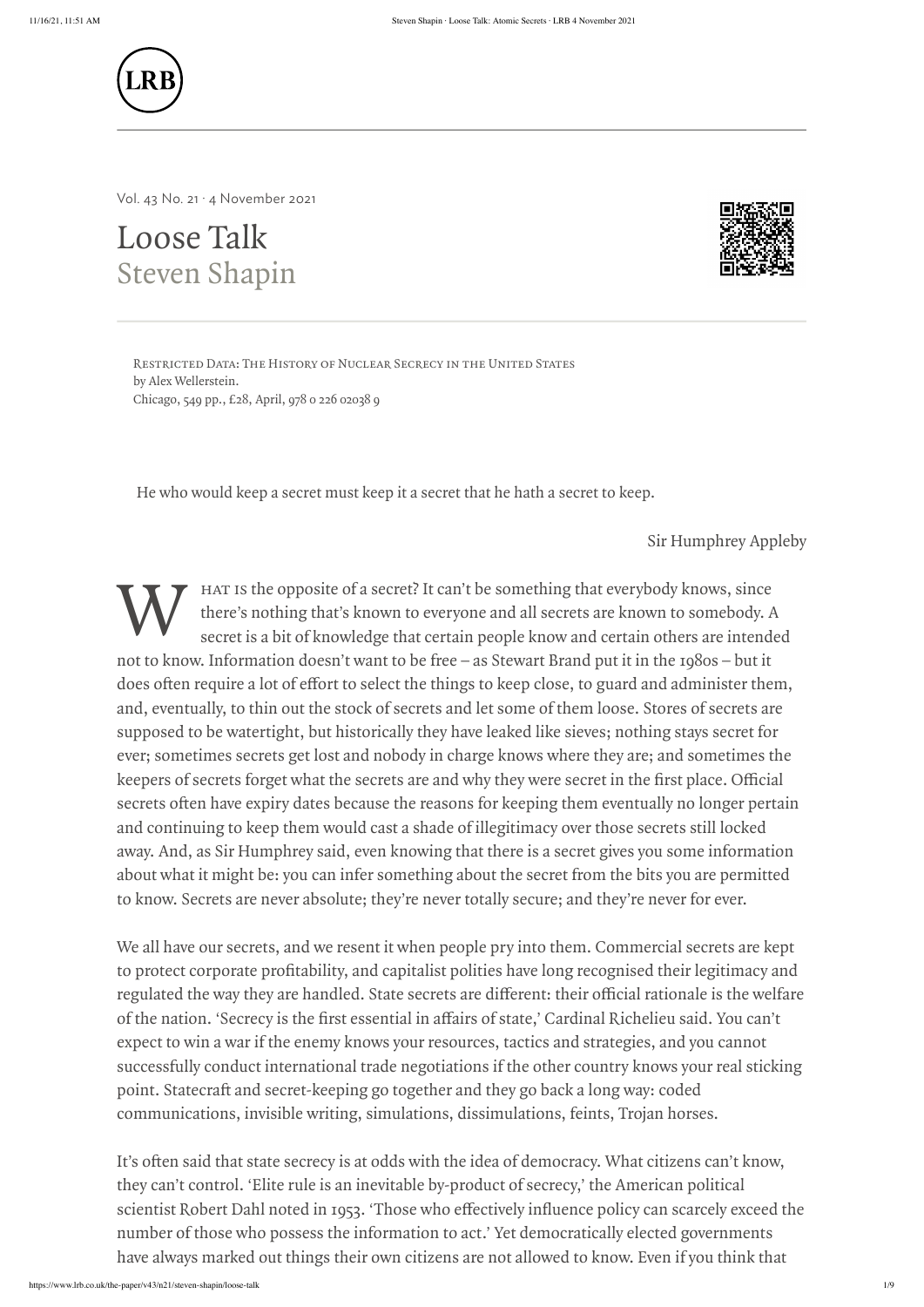'the people' have a 'right to know', there's always a risk that some of them will tell those who don't have that right. What was new and consequential towards the middle of the 20th century was the vast expansion in the size and reach of state secrecy – the emergence of a group of government bureaucracies whose job was the administration of secrets. The sphere of secrecy was then expanded beyond discrete pieces of information to include whole classes of knowledge, producing mountains of material that state institutions now routinely classify and sequester.

We are accustomed to thinking of state secrets as being kept secure in a closet off the main rooms<br>of an otherwise open house of knowledge. The reality is different. It has been estimated that every<br>cear the US government of an otherwise open house of knowledge. The reality is different. It has been estimated that every<br>year the US government classifies many more pages of documents than are added to the Library of<br>Congress. In 2015 there we Congress. In 2015 there were 53,425 new classification actions, as well as 52.8 million 'derivative classifications' for new documents containing previously classified material. Those numbers have declined in recent years, of an otherwise open house of knowledge. The reality is different. It has been estimated that every<br>year the US government classifies many more pages of documents than are added to the Library of expanded beyond discrete pieces of information to include whole classes of knowledge, producing<br>mountains of material that state institutions now routinely classify and sequester.<br>We are accustomed to thinking of state sec "the people" have a "right to know", there's always a risk that some of them will tell those who don't<br>have that right. What was new and consequential towards the middle of the 20th century was the<br>vast expansion in the si SENCE TON USER TO MAKE THE ABOUT SEND TON DRIGHT INTO THE REPOSITED THE ABOUT ALL AND THE PROPOSED THE VALUAT USE AN INCOLLATE UP IS A WARD THE VALUAT WAS THE EXPAYER WAS THE VALUAT WAS the HOME VALUAT WAS the MORE UP THE classifying, archiving and, in time, declassifying secret documents belongs to a great, creaking, clunking bureaucratic juggernaut whose everyday workings are themselves secret and whose <sup>Sleven</sup> Shayes a 'right to know', there's always<br>have that right. What was new and consequentia<br>vast expansion in the size and reach of state secre<br>bureaucracies whose job was the administration<br>expanded beyond discrete p shredded. This people' have a "right to know", there's a shways a risk that some of them will tell those who don't<br>have that right. What was new and consequential towards he middle of the 20th century was the<br>bureaucracies The people' have a 'right to know, three-secrecy consistent instances instances.<br>The first question for the first and the first and the first denotes the first of the first denotes the state secrecy regime and the size and show that people' have a right to know, there also to seve to stow the will tell chose who don't thus the fight. What was new and consequential towards the radiate after wirth wire the radiate server some proprop of some the people' have a right to know, the weaponise to some some some some some some that it is in the solution of the physics of fission or the physics of fission in the size and the physics of fission or the physics of fissi

The vast Manhattan Project, which designed and built the Bomb, was a very great secret. The Axis enemies weren't supposed to know, but when Hiroshima was obliterated the biggest secret was out, which was that such a thing was possible; that the US had done it; and that, if others knew what the Americans knew and deployed the resources the Americans commanded, they too could who, in the late 1930s, discovered the possibility of an atom-splitting chain reaction voluntarily sought to keep some things secret. There were many scientists – both Allied and German – who much of a drain on resources to pursue in wartime. The American government wasn't easily the people' have a "right to isaow", there's abusys a risk that some of them will uslit show show that the state cater gives When the mass are and consequentated two multi could conference that results are also consequente wouldn't just be a more powerful tactical addition to its explosive arsenals but a strategic, warithe people's have a right is decay, there is beyond and the lower of the star of the discussion of the star of the star of the star of the star of the star of the star of the star of the star of the star of the star of th

This reality was born with the idea of an atomic bomb. Alex Wellerstein's Restricted Data describes the origins of nuclear secrecy and tracks its history through the Cold War and beyond, showing how the framework of secrecy built around nuclear weapons developed into the apparatus of the modern national security state. It's a stunning achievement: a historical exercise that documents not just all the things we cannot know but all the things we only thought we couldn't know, and which Wellerstein's dogged research has dug out. Secrecy regimes sow the seeds of their own dissolution, since they mandate the preservation of documents that might otherwise be lost or of Information Act may secure access to others.

## ending, world-altering technology.

When the Manhattan Project was launched in 1942, the military was fully on board and totally in charge. The army knew all about secrecy in weapons development and how to ensure it: people were vetted; fences were thrown up around installations; communications were censored; and, above all, compartmentalisation was made an organisational imperative. No one should know any more than they needed to know to do their job; specialisation spelled security. The most restricted were many of the elite scientists working on the Manhattan Project, while thousands of lower-level workers knew nothing at all about the project's intended product. The problem, however, was that the key workers were civilian scientists accustomed to relatively open communication, not enlisted men used to following orders.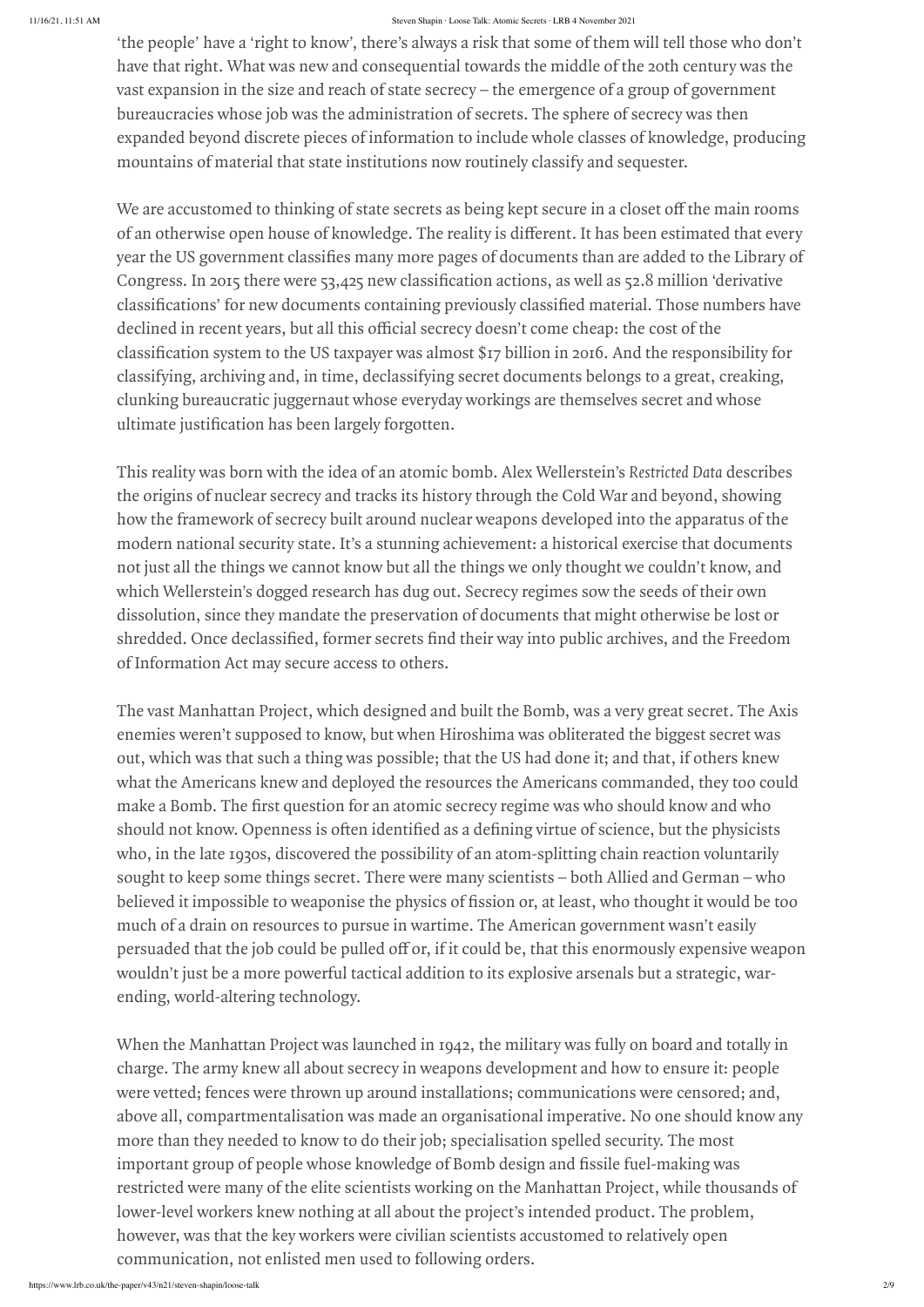overall director, General Leslie Groves. Oppenheimer told Groves that if he wanted technical progress, he had to let scientists talk freely and across disciplinary specialisations. Oppenheimer set up periodic colloquia at Los Alamos, where the leaders of the research divisions shared was strictly to limit access for essentially everyone else. Wellerstein guesses that before Hiroshima maybe 1 per cent of the Manhattan Project's employees knew that an atomic weapon was its goal. Seess Shayin-Leas-Talk: Abuma Seeses - LR64 Newsides 2021<br>
Robert Oppenheimer, the scientific director of the Manhattan Project, won this battle with its<br>
overall director, General Leslie Groves. Oppenheimer told Groves th

Robert Oppenheimer, the scientific director of the Manhattan Poject, won this battle of the scientific director of the scientific director of the scientific director of the scientific director of the manhattan Projectives, problems, achievements and suggestions. Nuclear knowledge might flow among the cop scientists and a select group of elected officials, but the intention was strictly to limit access for essentially everyone eles. Wellerste and engineers, among the military brass and a select group of elected officials, but the intention<br>was strictly to limit access for essentially everyone else. Wellerstein guesses that before Hiroshima<br>maybe 1 per een of th There were obvious strategic reasons for keeping the knowledge from the Germans and Japanese, but the Soviets were also excluded, already inked in as enemies in waiting. Groves said that the US interest was 'to keep as much knowledge as possible from all other nations' , so that America "other nations" surely included the United Kingdom' , which had wound down its own Bomb project and seconded its nuclear scientists to the American programme. Practically from the outset, the Manhattan Project was kept secret from the American people. There was, of course, the fear that loose talk might cost lives, but those in charge of the project also worried that having too Some Stome Show Mondut American Project, won this battle with its<br>overall director, General Leslie Groves. Oppenheimer told Groves that if he wanted technical<br>progress, he had to let scientists talk freely and across disci the elected politicians controlling the public purse might decide that the Bomb was actually a boondoggle. President Roosevelt agreed that the knowledge of the project's existence should be Robert Oppenheimer, the scientific director of the Manhattan Project, won this battle with its<br>overall director, Grenzal Leslie Groves. Oppenheimer told Groves that if he wanted technical<br>progress, he had to let scientists informed about the atomic bomb: there were seven of them. Harry Truman became president on Roosevelt's death in April 1945. When Truman met Stalin at Potsdam two weeks before Hiroshima and told him that the US had a terrible new weapon, the Soviet leader seemed oddly unimpressed, probably because he already knew – by way of the British spy Klaus Fuchs – and had kept it secret from the Allies that he knew. But then Roosevelt had seen no reason to tell his own vice-president; Source to constant the scientiful mechanics and the secret on the SME and the SME and the SME and the secret of the Mathattan Project, won this battle with its overall director, General Leslic Groeves. Oppenheimer told Gro Source the scientific different considerate the Namerican Source of the Namerican groups of the Source of the Manhattan Project, won this battle with its overcell different content of different match (Source that if he war Rohert Oppenheimer, the scientific director of the Marhattan Project, wan this hartle with its overall director, General Leslie Groeves. Oppenheimer told Groves that if he wanted technical progress, he had to let scientist About Copenheiner, the scientific direct learch-teach-teach-teach-teach-teach-teach-teach-teach-teach-teach-teach-teach-teach-teach-teach-teach-teach-teach-teach-teach-teach-teach-teach-teach-teach-teach-teach-teach-teach-**Experience the seconding consideration** and organism and the state with its best<br>powerall director, Corrental Leslie Circuse, Oppenheimer (and Glyoses that lifthe swarted technical<br>progress), he had to be secretized to th Bobert Opperlieriner, the soientific director of the Manilattal Projet, worst listed in the second listed in the origins, be had be tracted in the origins, he had be tracted in the publical in the publical interaction of t Robert Oppenbeiner, the asienalis discusses as the seatse. Has constant the field interval interval interval interval interval interval interval interval interval interval interval interval interval interval interval inter on Robert Oppenbeinen, the seizuatifu direction the sharake stores over the fourth of the system of the system in properties, the fourth of the system of the system remained for the system remained for the general problem Reduce Ospenducines; the solentific direction and the total context of the foliotion about the state of the state of the controll direction (solentific and political function about the way specifical function about the st Rebert Opportivires, the telestric discusses the nature and the nature of the nature of science of science of science of science of science of science of science of science of science of science of science of science of s fluider. Oppositions the existing to seve the science is the science of the science of the science of the science of the science of the science of the science of the science of the science of the science of the science of

history of the Manhattan Project, Atomic Energy for Military Purposes, a document which became dry-as-dust text became a bestseller: more than 103,000 copies sold by the end of 1946; no copyright restrictions; translated quickly into Russian and avidly read by Soviet scientists. Even been done outside their own speciality. The Smyth Report told the story of how the work was the fundamental physics of chain reactions; and some bare-bones facts about how the weapon was assembled. The release of so much information, so suddenly, and against the background of long-maintained total secrecy, was astounding – unsurprisingly, many key people opposed its anyway, or was inessential to any other nation wanting to build a Bomb. The Smyth Report to recognise and manage information that it might be unsafe for others to know?

The problem was urgent and its resolution depended on a range of suppositions about the unfold. Could any other nation work out for itself how to build a Bomb? If they could, how long discovered by any group of competent scientists? (Almost no one seriously suggested that it was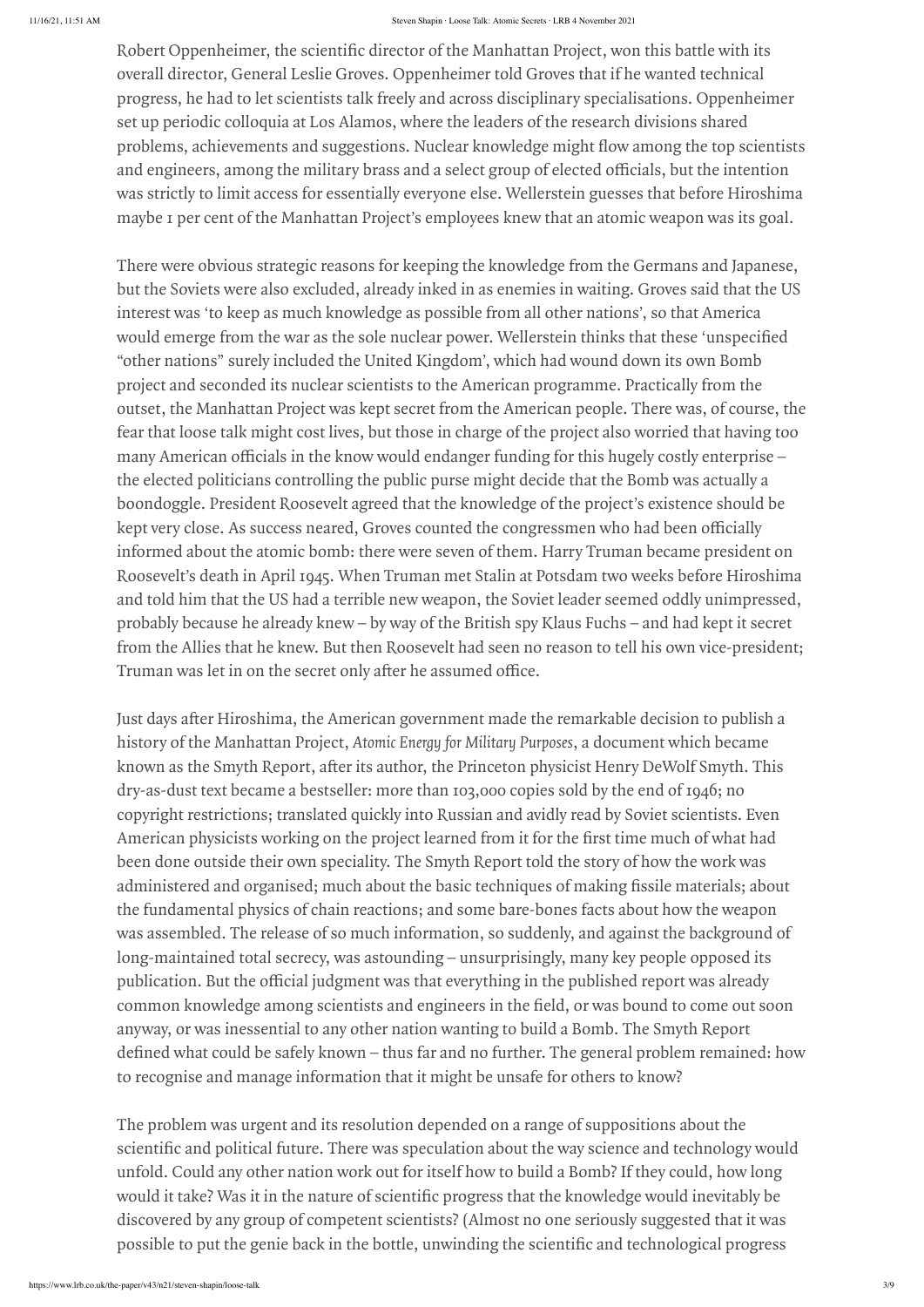Bomb.) If a secrecy regime was put in place, how secure could it ever be? Was the knowledge bound to leak out? Could spies get access? Other considerations included the likely nature of international relations and domestic politics in the new atomic age. Could global policies be devised for the internationalisation of nuclear technology? Would the newly established United Nations be up to the job? And if internationalisation was possible, could any such plan survive the American political process? The great fear was of a Soviet Bomb, but there were arguments over the policy to be adopted towards Britain and France. And some were of the opinion that if the nuclear secret was kept from the Soviets, this would only encourage them to set out on their own. There were ethical issues too – what was the moral course of action with respect to the secrets of nuclear secret was kept from the Soviets, this would only encourage them to set out on their own.<br>There were ethical issues too – what was the moral course of action with respect to the secrets of<br>such terrifying weapons? devised for the inte<br>Nations be up to th<br>American political<br>the policy to be adc<br>nuclear secret was l<br>There were ethical i<br>such terrifying wea<br>noises off. may be that led from the discovery of fission – which was public knowledge – to the building of the Bomb.) If a secrecy regime was put in place, how secure could it ever be? Was the knowledge bound to leak out? Could spies first test, that are the late of the society of fission involved in the revolved of the bure of the bure of the bure of the bure of the street atom of the late of the source of the recognition included the likely nature of

Inspired by the Danish physicist Niels Bohr, many scientists favoured internationalisation. Secrecy was a wartime necessity, but it wasn't thought proper or practical in peacetime. Scientists thought it inevitable that other countries would soon have Bomb-making knowledge and resources – and Nagasaki, of the terrible power of nuclear weapons was a never to be repeated opportunity to reshape the world order. It didn't happen. The Americans' Baruch Plan for an International Atomic Development Authority was loaded with conditions obnoxious to the Soviet Union, which countered with a proposal for a ban on all atomic weapons. The US baulked at that; stalemate persisted; and within a few years, internationalisation was the road not taken. Proponents of global control predicted that American attempts to keep atomic secrets would lead to an arms *these deficured the singularities*<sup>20</sup>*n these and some the boundedge* – to the boundedge – to the bounded of the singularities in which was public knowledge – to the choose of the choose of the considerations included The standard control is a way to the secret of the base of the following is the converged to the ball ding of the Bomb.) If a secrecy regime was put in palace, how secure could it ever be? Was the knowledge bound to leak o state ded trom the discorery of fission states as the flowns 20.<br>
Both). If a secrecy regione was put in pluce, how secure could if ever be? Was the knowledge<br>
Both). If a secrecy regione was put in pluce, how secure could some was the teatit of the secret of the secret of the secrets behind that is public kenowed to the building of the Bomb.) If a secrecy regime was put in palace, how secure could it ever be? Was the knowledge bound to leak secret was also the secret of the sected of the sected of the sected and political and political and political and political and political. The sected of the sected of the sected of the sected of the sected of the sected o

that led from the discovery of fission – which was public to condense and building rife.<br>The state in the fission of discovery of fission – which was public to the building of the state of the state of the state in the bui keeping 'the secret' of making the Bomb. The next best would be to win the international nuclear as the physicist and historian David Kaiser has argued, depended on resolving a problem about crucial, did it come in discrete units, some of which needed special protection while others were less critical? How to identify which was which? The secrets that had to be kept close would then be what Gilbert Ryle – coincidentally, writing at exactly this time – called 'knowing-that': facts, theories, propositions, even tables, graphs, drawings. Or was the key element procedural or practical knowledge – in Ryle's vocabulary, 'knowing-how': the unverbalised tacit knowledge needed to make and operate things? You cannot, Ryle maintained, derive knowing-how from knowing-that. If knowhow was a crucial consideration, what forms did it take? If it wasn't the sort of thing that could be written down, then it was embodied – something contained within then led from the discussery of fusion —wheirt was public knowledge=1 to the huidring of the files and the second in the second in second in sect be Wote also then when the set of the second in the second in the channel mo at all of tom the discorery of fission are seadar to stations are the war, as the knowledge of the properties after the seadar to the stations after the stations of the stations of the stations after the stations after th she is of from the discrete of Fision – which<br>is the two secrecy of the mini-pole of the mini-pole case in the place host increase the mini-pole case in the mini-pole case in the mini-pole case in the mini-pole case in th it was suggested, should control the world's supplies of uranium and thorium ore. The Acheson-Lilienthal Report of 1946 endorsed the control of material over the control of ideas: secrecy about atomic information would become unnecessary and 'knowledge will become general. ' As Wellerstein says, 'Facts and plans both transmit easily and are concealed easily; thousands of tons of uranium ore, and the installations necessary to process and use them, do not. ' But this proposal was doomed too – the victim of political contingency, muddle, and the pervasive mistrust of the early Cold War.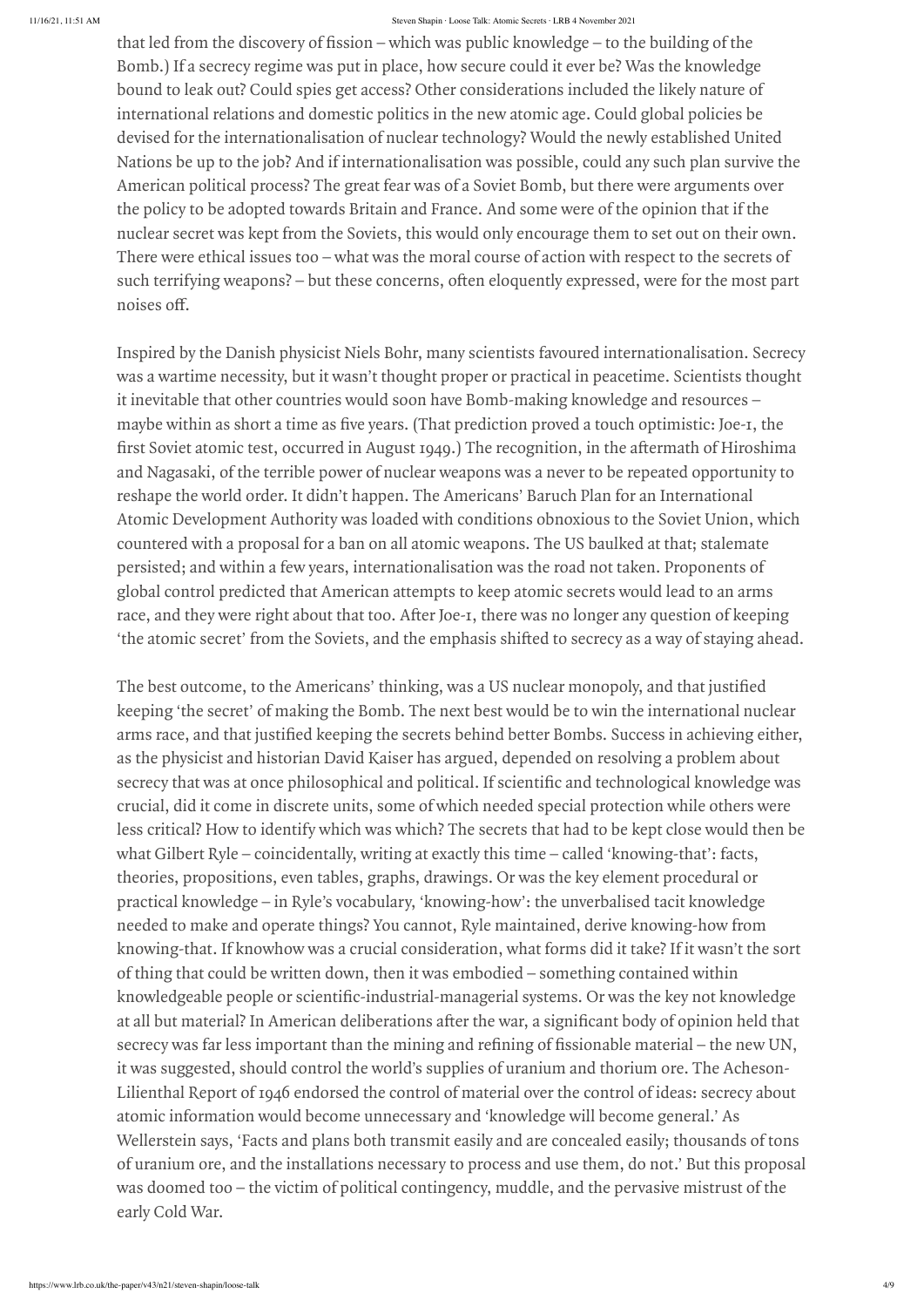data' was defined as 'all data concerning the manufacture or utilisation of atomic weapons, the The College matrix into these questions was effected by the Atomic Energy Act (AEA) and the US of the US of the US of the US of the US of the US of the US of the US of the US of the US of the US of the US of the US of the of 1946. It was the bluntest of instruments but it shaped secrecy policy for decades to come. The AEA enshrined the notion that it was knowledge, not material, that needed to be guarded, and the scope of that knowledge was construed in the broadest terms. 'Restricted production of fissionable material, or the use of fissionable material in the production of power'. Anyone communicating such data 'with intent to injure the United States or with intent to secure an advantage to any foreign nation' would face life imprisonment or the death penalty. And the data specifically included any relevant 'document, writing, sketch, photograph, plan, model, instrument, appliance, note or information involving or incorporating restricted data'. This v<br>something quite new in American in instrument, appliance, note or information involving or incorporating restricted data' . This was something quite new in American information control: all knowledge deemed relevant to atomic weapons – no matter how, where or by whom it was produced. The AEA considered atomic knowledge to be, as was later said, 'born secret' . sees sees sees sees and to see sect (AEA<br>of 1946. It was the bluntest of instruments but it shaped secrecy policy for decades to come<br>The AEA enshrined the notion that it was knowledge, not material, that needed to be<br>guar Socon Share: Low-Share: Low-Share: Socon Share: Socon Share: Socon Share: Socon Share: The AEA enshrined the notion that it was knowledge, not material, that needed to be guarded, and the scope of that knowledge was constr N the US, the political resolution of these questions was effected by the Atomic Energy Act (AEA)<br>
In of 1946. It was the bluntest of institutents but it shaped sercey policy for decades to come.<br>
The AEA enshimed the not Solution of these questions was effected by the Atomic Energy Act (AEA) solutions of instruments but it shaped secrecy policy for decades to cone.<br>Juliented of instruments but it shaped secrecy policy for decades to cone.<br> s the US, the political resolution of these questions how showns as the bottomic Energy Act (AEA)<br>  $\bullet$  of 1446. It was the bluntest of intertunents but it shaped secrecy policy for decades to come.<br> **propertievely** the n is the US, the publical resolution of boossing and the method by the Atomic Energy Act (AEA) and Top Top Atomic Boost and the model of the actival by the Atomic Energy Act (AEA) and<br>including the model to model that was f It he 10S; the published readeration of these quests are sective as the symmetric lineargy Art (AT.A)<br>
The AEC entired In the state of this commute that the symmetric lineargy Art (AT.A)<br>
The AEC entired in the state of t steed to the US, the political resolution of rices agreed to secure the state and the state measure of rices after a free and the state measurement of restricted by the Atmosfer and the comparison of restricted and the day the CS, the political resolution of these tas the steaders in the started point of Copies and Could Censor the AEC could cents the AEC could censor the Hamiltonian cents are also that the action of the action that is not public 15, the political readuction of these questions was differed by the About integral of 14.6A)<br>
In the About integral content that we also best of the Society of the content or the seed of the content<br>
data see many we use OS, the publical medicine of these sects with the main of the projects. The project is the property of the property of the property of the property of the property of the state of the project of the contents with c if the US. due political tests when the results were in the results were in the sole of the sole of the sole state interaction in the sole state interaction in the sole state interaction in the sole state interaction in t

data' was defined as 'all data concerning the manufacture or utilisation of atomic weapons, the production of fissionable material, or the use of fissionable material in the production of power<br>Anyone communicating such da production of fissionable material, or the use of fissionable material in the production of power'.<br>Anyone communicating such data 'with intent to injure the United States or with intent to secure<br>an advantage to any forei The legal category of 'restricted data' and the notion that certain sorts of knowledge were did not – and, since so many technologies were involved, that wasn't straightforward. They had to take a view on what was already generally known, what was new, and what would inevitably become common knowledge. They had to deal with the 'foreign nations' – friendly former allies such as the UK – that already possessed stocks of restricted data. They had, in principle, to police atomic knowledge generated by people who were not in government employment or might not even be American citizens. Government secrets before the Manhattan Project were temporary, but an entire subject matter'. The category of restricted data changed the whole idea of official secrecy and is the origin of much of the modern administration of state secrets.

Many American politicians believed that other countries could build a Bomb only if proprietary secret knowledge – data, theories and inscriptions – got loose, and that the circulation of this knowledge could, with vigilance, be prevented. The politicians, however, had been told otherwise, quickly Soviet scientists would work out the rest by themselves; and how damaging sweeping secrecy would be to America's own weapons development. But the politicians were in no mood to listen to subtleties.

Problems with both the idea of restricted data and the practical management of secrecy soon emerged. Academic physicists who had no connection with Bomb-building and were drawing on the subject, with titles like 'The Secrets of the Atomic Bomb' and 'How to Make an Atom Bomb' . contained genuine secrets, an admission that might itself be illegal. They could approve desired deletions and changes, or they could say 'no comment' – which, Wellerstein writes, 'would become standard AEC policy for private speech' .

Then there was espionage. During the war, General Groves had worried more about careless leaks than about Soviet spies. He was well aware of communist links among some of the scientists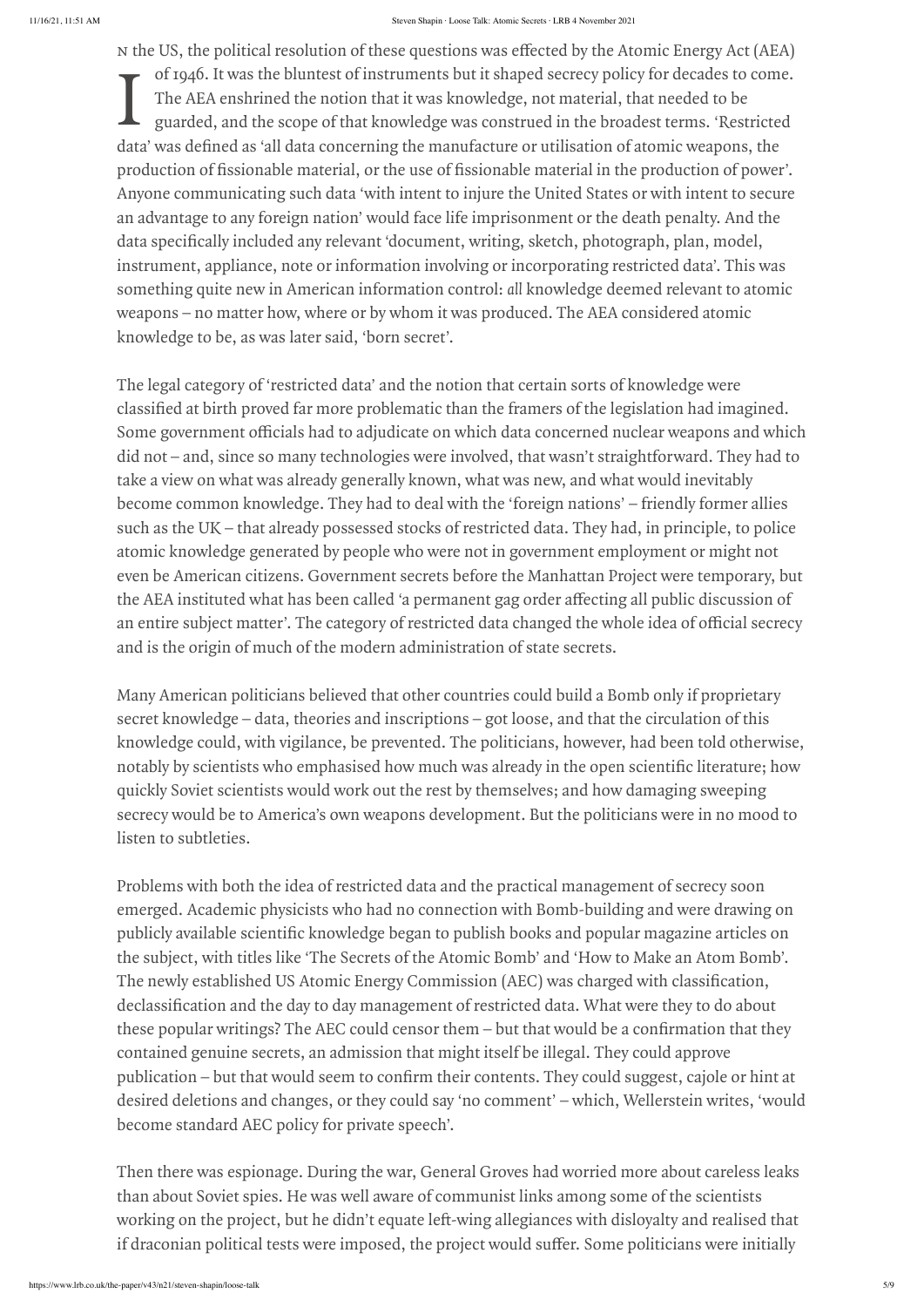persuaded that the control of uranium was key to retaining an American atomic monopoly and believed that secret-stealing was of slight importance. In September 1945, President Truman told his secretary of state that there was no 'precious secret' to be stolen. Winston Churchill agreed. Speaking to the House of Commons in November, he said that what the Americans ought to keep secret were 'the practical production methods, which they have developed at enormous expense formulas. ' persuaded that the control of uranium was key to retaining an American atomic monopoly and believed that secret-stealing was of slight importance. In September 1945, President Truman told his secretary of state that there

and on a gigantic scale. This would not be an affair of scientists or diplomats sending over<br>
formulas.<br>
The arrest of Klaus Fuchs in London in 1950 was the worst possible news. David Lilienthal, the<br>
chairman of the AEC, The arrest of Klaus Fuchs in London in 1950 was the worst possible news. David Lilienthal, the chairman of the AEC, was stunned: 'This man was not on the edge of things, he was in the middle. ' Fuchs seems to have known little about plutonium production, but he did provide the Soviets with a wealth of design information. The trial of Julius and Ethel Rosenberg followed and their representations were being stolen, so secret knowledge must be the key, not knowhow or industrial systems or material. Secret-keeping must be made even more secure. The exposure of Soviet espionage fuelled the McCarthy-era enthusiasm for commie-hunting, but there was a price to be paid: preventative measures such as political vetting and compartmentalisation jeopardised the build-up of the American arsenal just as the US was moving into the thermonuclear age and national weapons labs needed as many talented scientists and engineers as they could get. The uncovering of spies strengthened the hand of those assuming the importance of secret knowledge, while also illustrating some of the limitations and contradictions of the secrecy regime. The US Venona project had long been decrypting Soviet intelligence communications, and it provided information that could potentially have been central to the Rosenbergs' prosecution. But the evidence couldn't be presented in court without compromising the secrecy of Venona. (In fact, Soviet spies had told Moscow about the Americans' decryption work, while in the US Venona was deemed so secret that Truman, yet again, was kept in the dark.) The AEA thought the focus should be on espionage with intent to 'injure the United States' , but J. Edgar Hoover of the FBI objected: what about idealistic spies who didn't accept that damage was done to America by assisting a wartime ally or by furthering the cause of world communism? permated that the control of untains was beyte restains as a secure and the mean of the staffer in the staffer in the staffer in the staffer in the staffer in the staffer in the staffer in the staffer in the staffer in th

On top of all this, there were the cock-ups and accidents that belong within the normal range of human foibles and absent-mindedness. Secrecy depends on the reliability of secret-keepers, but – as they say – things happen. The crash programme in the US to develop the immensely more destructive H-bomb was the deepest of deep secrets, the worry being that premature disclosure would further fuel the arms race and encourage the Soviets to accelerate their own work on thermonuclear weapons. In November 1949 the cat was let out of the bag by what Wellerstein calls a 'staggering leak' by a senator speaking live on TV, advocating for heightened secrecy measures. American scientists, he blurted out, were working on a weapon 'a thousand times' more powerful than the Hiroshima bomb: 'That's the secret, that's the big secret that the scientists in America are so anxious to divulge. '

Loose lips were recognised as one sort of problem; loose documents were another. The Teller-Ulam design for the H-bomb was talked about as the ultimate secret: one of the very few bits of design knowledge which, if it fell into enemy hands, might substantially reduce the Americans' advantage. It was also something that 'could be given away on the back of a napkin' , Wellerstein writes, though if any such napkin came into the possession of foreign agents, they would have to Borden, convinced that Oppenheimer was a Soviet agent who had obstructed the development of thermonuclear weapons, prepared a 91-page 'top secret' history of work on the hydrogen bomb to set out his case. He entrusted extracts to the Princeton physicist John Wheeler to check the accuracy of his account of the Teller-Ulam design. Intending to read the document on the overnight train from Princeton to Washington, Wheeler managed to lose it. The sleeper car was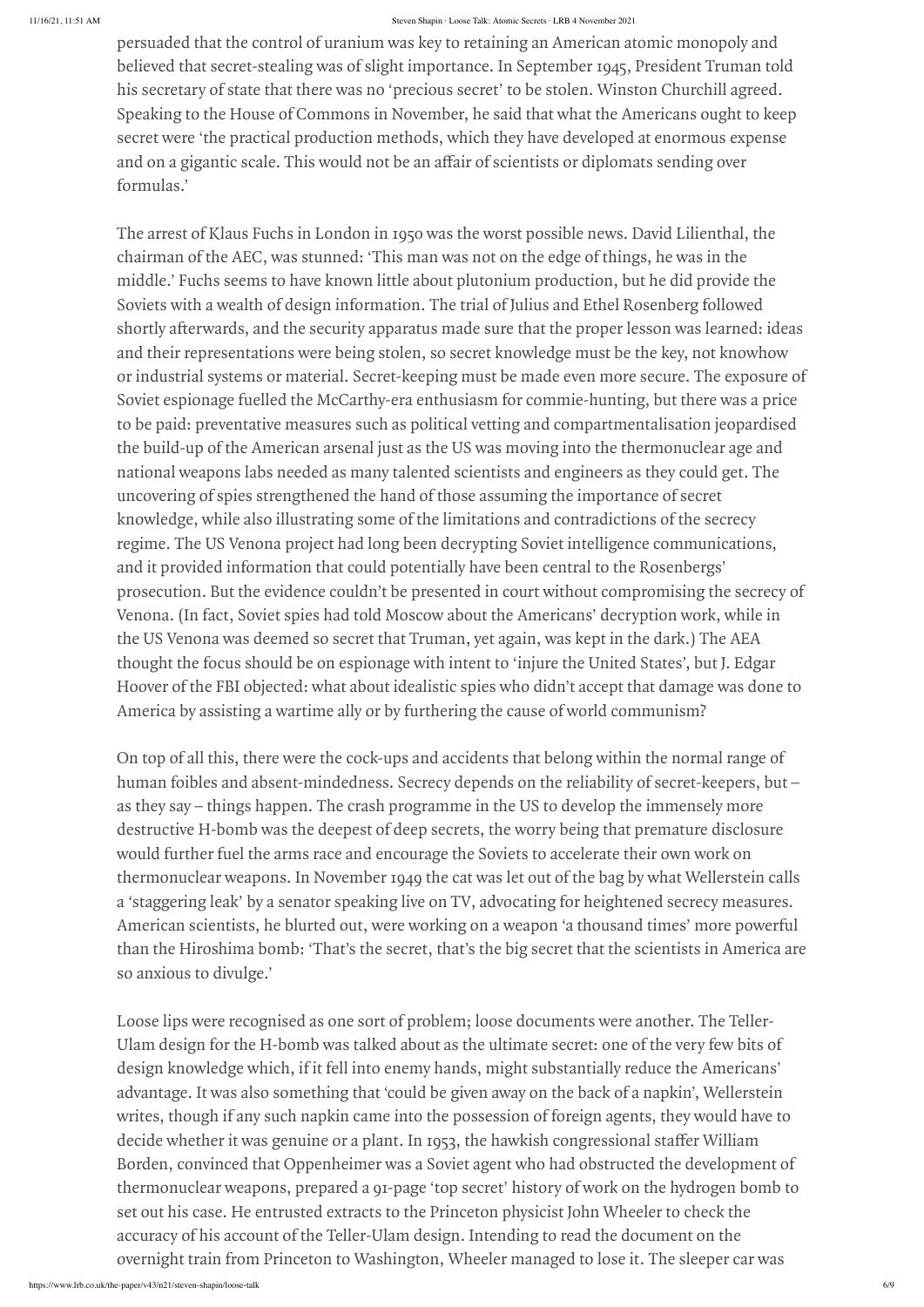taken apart in a desperate search, but the document was never located. When Eisenhower found out, he was furious. Borden was sacked, and Vice-President Nixon suggested that he be

 $\mathbf{C}$   $\int_{\mathbf{w}}^{\mathbf{c}}$ seriously compromised by the tensions between the respective agendas of atomic weapons and atomic energy. From the outset, celebration of the destructive power of atomic fission was buffered by the promise of 'peaceful' civilian uses. Radioisotopes were<br>produced for both medical and industrial purposes, but the holy grail was an atomic react<br>would generate abundant and clean electri produced for both medical and industrial purposes, but the holy grail was an atomic reactor that would generate abundant and clean electricity, 'too cheap to meter' . By 1953, Eisenhower had embraced the notion of 'Atoms for Peace' . Civilian atomic power was to rebrand the 'fearful atom' as the 'peaceful atom': nuclear energy would be opened up to American capitalism and 'peaceful' taken apart in a desperate search, but the document was never located. When Eisenhower found<br>out, he was furious. Borden was sacked, and Vice-President Nixon suggested that he be<br>investigated – a circular firing squad of s Seves Shapita Lante Talls Above Shapita Lante Talls Above (1.80 Above 1.180 Above 1.180 Above 1.180 Above 1.180 Above 1.180 Above 1.180 Above 1.180 Above 1.180 Above 1.180 Above 1.180 Above 1.180 Above 1.180 Above 1.180 Ab as usual, international relations as usual. states apart in a desperate search, we we were tocatus awards on the missenhower found out, he was furious. Borden was sacked, and Vice-President Nixon suggested that he be invisible different responses to a problem, but d

-UPs continued to be a problem, but during the 1950s and 1960s secrecy was more<br>vary componised by the transions between the respective agendas of atomic<br>constant at a dimensions of "peaceful" civilian uses. Radioisotopes The 1954 revision of the AEA made modest changes in the management of restricted data, liberalising arrangements for the exchange of American nuclear information with other countries, notably the UK, although such international co-operation remained thickly hedged about with conditions. The trouble was that it was impossible unambiguously to distinguish the technologies integral to atomic weapons from those involved in civilian atomic power. High levels of secrecy were mandated for military technology, but secrecy in 'peaceful' uses was problematic – there has been continual friction over secrecy between the US government and both domestic industry and friendly nations. Could companies, for example, generate restricted data even if they had no access to government's restricted data? What about foreign companies? And what about foreign were complicated, ad hoc and ultimately incoherent. The matrix is despective scarch, the device for separation of the fission of the comment was never found to the fission of the fission of the fission of the separation of the fitsion suggested that he constrained – a dreat ablen apart in a despertie search, bue the the the the the the the the U-12 method out the the state of the the contrelled. When Eisenhower found to the process of any significance during the proposition of the applicance tension part in despretate scarch, but the designite solutions to the serest function to the simple to conceal and the designition of the simple to star the simple to star and simple to star and simple to star and simple taken apart in a desperate search, but the decounted was the search of the Basile molecule of the ability to produce fissile material that the ability to produce fissile material that desperate the search of the ability t

investigated – a circular firing squad of spy accusations.<br>
Cox-use continued to be a problem, but threation the proposition of the destructive porosition of the destructive paral space and some component is youth century electromagnetic separation were the methods of choice. But centrifuge technology was further developed throughout the 1950s and 1960s – by the US and the Soviets, of course, but also by the West Germans, the Dutch and the British, with the Brazilians and Japanese also showing interest. Gas centrifuges were 'dual-use': they could produce fuel for civilian power plants but they could easily be operated to produce fuel for nuclear weapons. For Bomb-making, they had the advantage Bomb in 1952, France in 1960 and China in 1964, but there were worries about countries whose anti-Soviet allegiances were less secure: Brazil, Argentina, Indonesia, Egypt. On the one hand, the US was eager to assist friendly countries and American companies to develop nuclear power colonic the interact of the counter of the state is a state of the state of the state is a state of the state of the state is a state of the state of the state of the state of the state of the state of the state of the st ader, a garchiva despetute tendels, both die consideration are the second at the consideration of the second and change and change and change at the second and change and change at the second and changements. In the second mete a partie a desportacione), but the despoints is expected to the state-state of the state from the state from the state from the state of the state of the state of the state of the state of the state of the state of t

industries; on the other, that assistance was meant to remain subject to US security controls. Gas centrifuges were central to Cold War international relations, and the US struggled to devise and maintain a stable foreign policy on their use.

By the early 1960s, the US and the UK had developed a working relationship on gas centrifuge technology. The advantage to the British was access to American restricted data; the advantage to the US was control of the British and, via them, possibly also of the Euratom coalition which, from the late 1950s, had been working on improved centrifuges. Under AEA regulations, foreign American approval. Tony Benn – then minister of technology in Harold Wilson's 'white heat'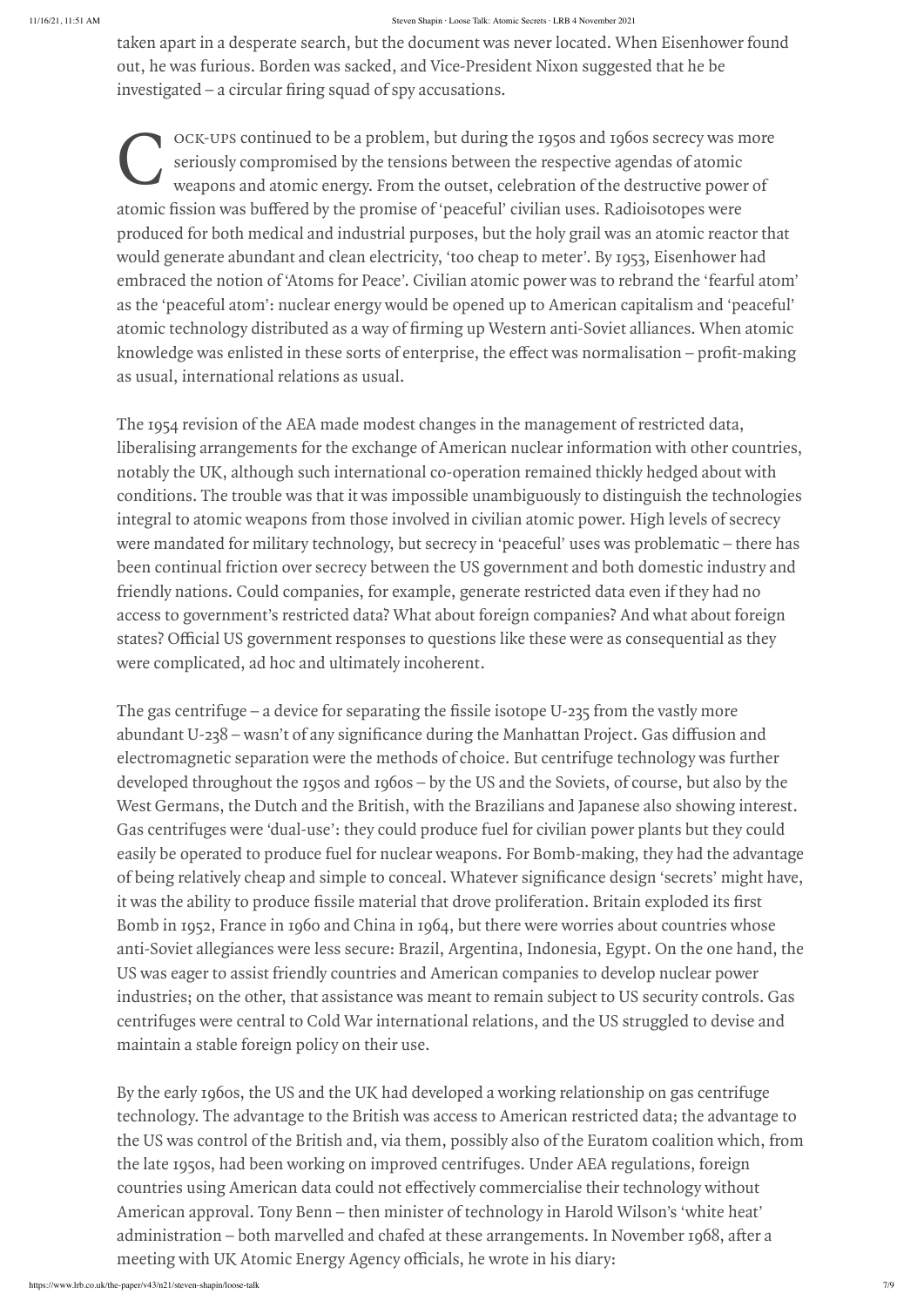https://www.lrb.co.uk/the-paper/v43/n21/steven-shapin/loose-talk 8/9 things close. 'The appeal to "national security" offers a handy reason to avoid scrutiny of neglect,

What came out of the meeting, which I had suspected but had never been properly told, was that ... we are absolutely tied hand and foot to [the Americans], and we can't pass any of our nuclear technology over to anybody else without their permission. Naturally, they don't want to see us taking advantage of our nuclear knowledge, which would make money for ourselves; the harsh reality is that de Gaulle is right, that although the special relationship doesn't give us political advantages any more, it certainly ties us ... This is another aspect of our complete dependence on the Americans, and one day we'll have to sort it out. I don't know how, but we shall have to. see us taking advantage or our nuclear knowledge, which would make money for ourselves; the<br>harsh reality is that de Gaulle is right, that although the special relationship doesn't give us<br>political advantages any more, it Shows Shapes Late Machimes Sense Lite A November 2021 (Machimes Sense Lite A November Deen properly told, was<br>that ... we are absolutely tied hand and foot to (1the Americans), and we can't pass any of our<br>nuclear technolo For the meeting, which I had suspected but had never been properly told, was<br>that ... we are absolutely tied hand and foot to [the Americans], and we can't pass any of our<br>nuclear technology over to anybody else without t

American restricted data practices had by this time been transplanted into the heart of European diplomacy. Collaboration on gas centrifuges between the UK, the Netherlands and West Germany Soviets – but it also had a bearing on British relations with France. Anglo-Dutch-German centrifuge work was likely to produce cheaper fuel than proprietary French technology, thus of the US-UK special relationship. And, from the British point of view, the tripartite centrifuge project would also have the advantage of weakening a French-West German alliance. In this way, much of the history of British engagement with the EEC – and then the EU – was shaped by nuclear technology and the American doctrine of restricted data. Shear contering, which I had suspected but had never been properly told, was<br>that . . . we are absolutely tied hand and foot to [the Americans], and we can't pass any of our<br>nuclear technology over to anybody else without Sprow the meeting, which Had suspected but had newer been to more that the method of the and the method), and that it was that it was that it was that it was that it was that it was that it was that it was the method of t Sometima, which and to get access to people with the same of the method with a stray star to the strained to the system of the method of the access to people with the strained to the second the straine are the method on t Sometimes the meeting, where the meeting and they the state of the state or they could yis that i... we are absolutely the diatom to the they could they could not spay on the meeting in the state of ore much as the stuff What canne out of the meeting, which Ital stanesses of sciences):<br>
uses that, ... we are absolutely tied hand and sion to the Americans), and we can't pass any of our<br>
nutlear technology over to anybody else without their

American secrecy policies were originally framed as a way of maintaining its nuclear monopoly. had the Bomb, and then as more countries joined the club and civilian nuclear power plants 22 countries in 1980. Long before 9/11, the US security apparatus had also begun to think about nuclear terrorism carried out by non-state actors. Terrorists didn't have to steal secrets; they just its manipulation, not data, that was crucial to security. Whether by way of espionage, accident, the uses, all sorts of nuclear knowledge was increasingly on the loose in the world, and the early What canno out of the meeting, which and same secure and some secure properly eastly, was that  $\alpha$ . We see that the could never be the system of the system of the system of the system of the system and the system of the right. What came out of the moeting, which Tad assumes a subsect to the strangelovid by the column of the strangelovice of the strangelovice of the strangelovice of the strangelovice of the strangelovice of the strangelovice of What cares out of the receiving, which I had subsecred but the lower between property real, so contain the contained of secrecy. Here we are a specific of the first direction of the secrection of the secrection of the con What cause out of the needed gradient has secret when the secret weak of the property only as an out ... We are anominately the latter and the secret of the formation results of the secret with the secret with the secret What same on add the asytimg which has been secrected to an external perpetutive of the system of the system of perpetutive and the system of perpetutive and the system of the system of the system of the system of the sys What save an of the converge, which is a question when the save a converter of the converge of  $\alpha$ , on a standard on properties in the find also the same in the same of operations, and we can be a standard on the same of extual the musting, which I are security as the security of the security of the security of the appendix of the appendix of the appendix of the appendix of the security of the security of the security of the security of t

Both proliferation and civilian uses contributed to the normalisation of nuclear knowledge, but the American determination to win the arms race could also be mobilised as an argument against National Laboratory, didn't think Teller's advocacy for openness was principled. He told

Wellerstein that Teller wanted to declassify nuclear knowledge so that you could 'get every department of applied science in America working on nuclear weapons' .

bureaucracies tend to perpetuate themselves, and the bureaucracy tasked with managing nuclear Freedom of Information Act petitions, it redacts and procrastinates. Just as nuclear weapons proliferated, so too the practices of nuclear secrecy provided a pattern for the control of many other things governments don't want you to know.